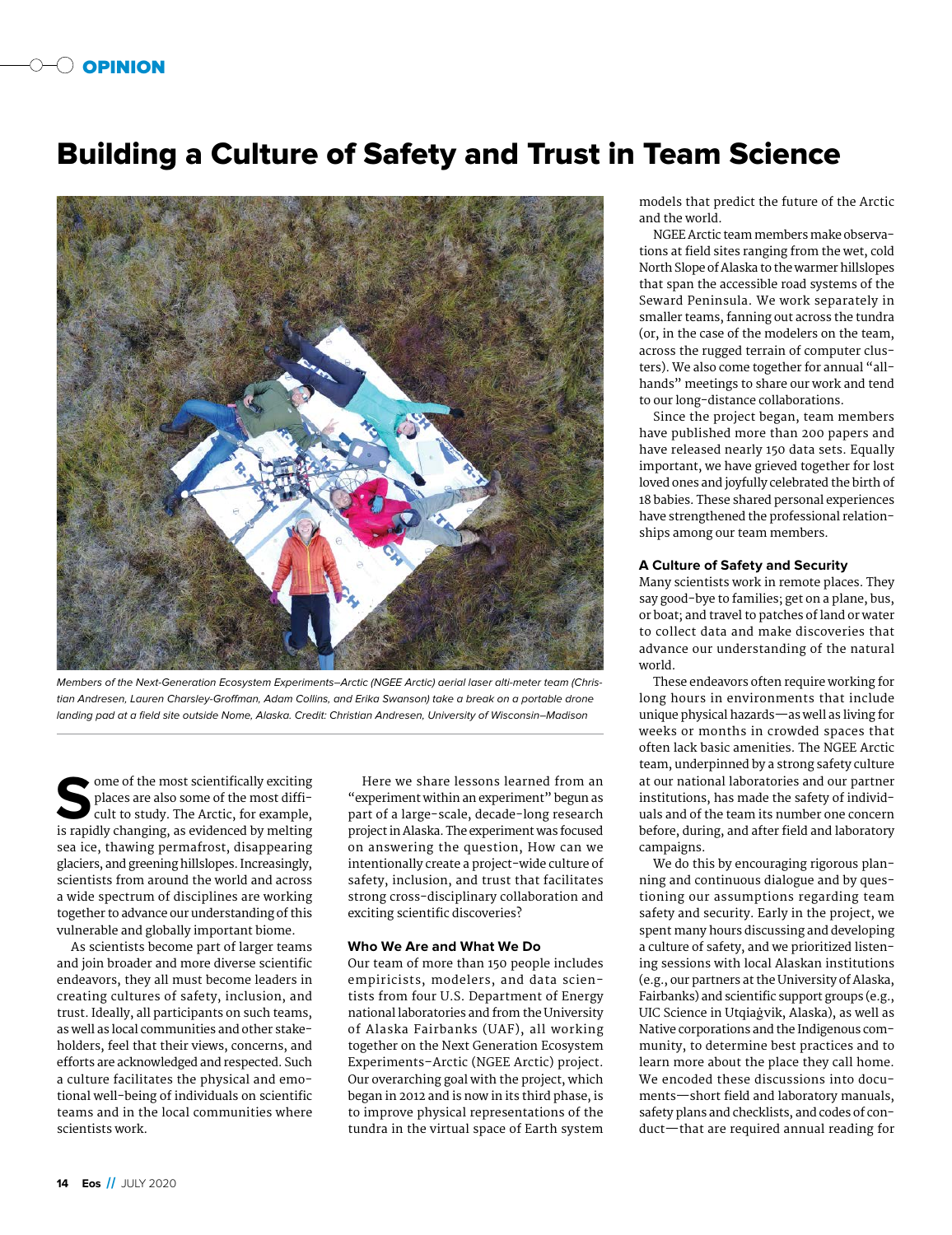our scientists and that established shared expectations across the team (In some cases, these provided the foundation for improved culture at individual institutions.)

Our field manual covers topics ranging from using a buddy system and emergency communication devices to negotiating rough terrain, getting necessary permits, conducting daily safety and planning meetings, and the need for respectful interactions with the surrounding communities. Our laboratory safety manual covers the planning, preparation, and training needed prior to working in on-site laboratories, as well as chemical disposal and how to appropriately store and ship samples home. Safety checklists and codes of conduct are unique to each institution but set expectations for safe, secure, and successful science. Accompanying videos emphasize how to dress for the harsh environmental conditions of the Arctic and what to do if you encounter a bear. (Hint: It depends on the bear!)

In turn, each team member is empowered to freely voice his or her opinion, up to and including an emphatic "stop" if something doesn't seem right. For instance, if a team member voices a safety concern, fieldwork is immediately suspended until a solution is found. "Stop" can also mean discontinuing an escalating discussion or even canceling a series of sampling campaigns. For example, the leadership team made the difficult decision this spring to suspend travel to Alaska given uncertainties surrounding the spread of COVID-19; we placed the safety of our team members and the surrounding communities where we live or work (especially those that may be particularly vulnerable) ahead of scientific observations.

Although the documents we created were an important part of the process, the enduring legacies are the adoption of a safety mindset that underlies all our work, a heightened understanding of the need for respect and common purpose, and a broad set of values endorsed by everyone.

**As scientists become part of larger teams and join broader and more diverse scientific endeavors, they all must become leaders in creating cultures of safety, inclusion, and trust.**



The scientific interests of the NGEE Arctic team range from geomorphology to greenhouse gas fluxes, from permafrost thaw to photosynthesis, from snow cover to shrubification, and from remote sensing to root-soil interactions. Credits: Roy Kaltschmidt, Lawrence Berkeley National Laboratory (top left); Stan D. Wullschleger, Oak Ridge National Laboratory (bottom left, right)

Summarized, our values promote safe and harassment-free work environments, respect for local culture and knowledge of the environment in areas and communities where we are guests, and collaboration and open science.

## **A Safe and Harassment-Free Work Environment**

Scientific discovery is increasingly facilitated by cross- disciplinary collaboration and the inclusion of scientists from diverse backgrounds, but fostering these positive attributes in teams requires a culture in which all voices are welcomed and respected. To achieve this goal, the leadership team, along with the team members within each of the major project tasks, frequently talks about how to achieve a safe, secure, diverse, and inclusive science environment.

The leadership team has learned to listen when team members suggest improvements in culture and attitude. For example, we realized that we needed to be more transparent in our decision-making, more explicit in valuing and empowering each team member, and more inclusive in choosing the voices to guide the scientific conversation at our annual meetings. We grew to realize that uncomfortable conversations are an opportunity to grow as a team rather than something to be avoided.

Even so, there have been rare instances of inappropriate behavior in our remote field settings. Some examples include inappropriate conversations or crude humor during fieldwork, actual or perceived bullying among team members, and unwanted sexual advances or innuendos from local residents or scientists involved with other projects. These instances are recognized, acknowledged, and handled immediately.

Issues are resolved over the phone, through in-person discussions upon return from the field, or, in extreme cases, through removal from the field. The leadership team has also recognized the importance of including the injured party in decisions made to resolve a bad situation. And when appropriate and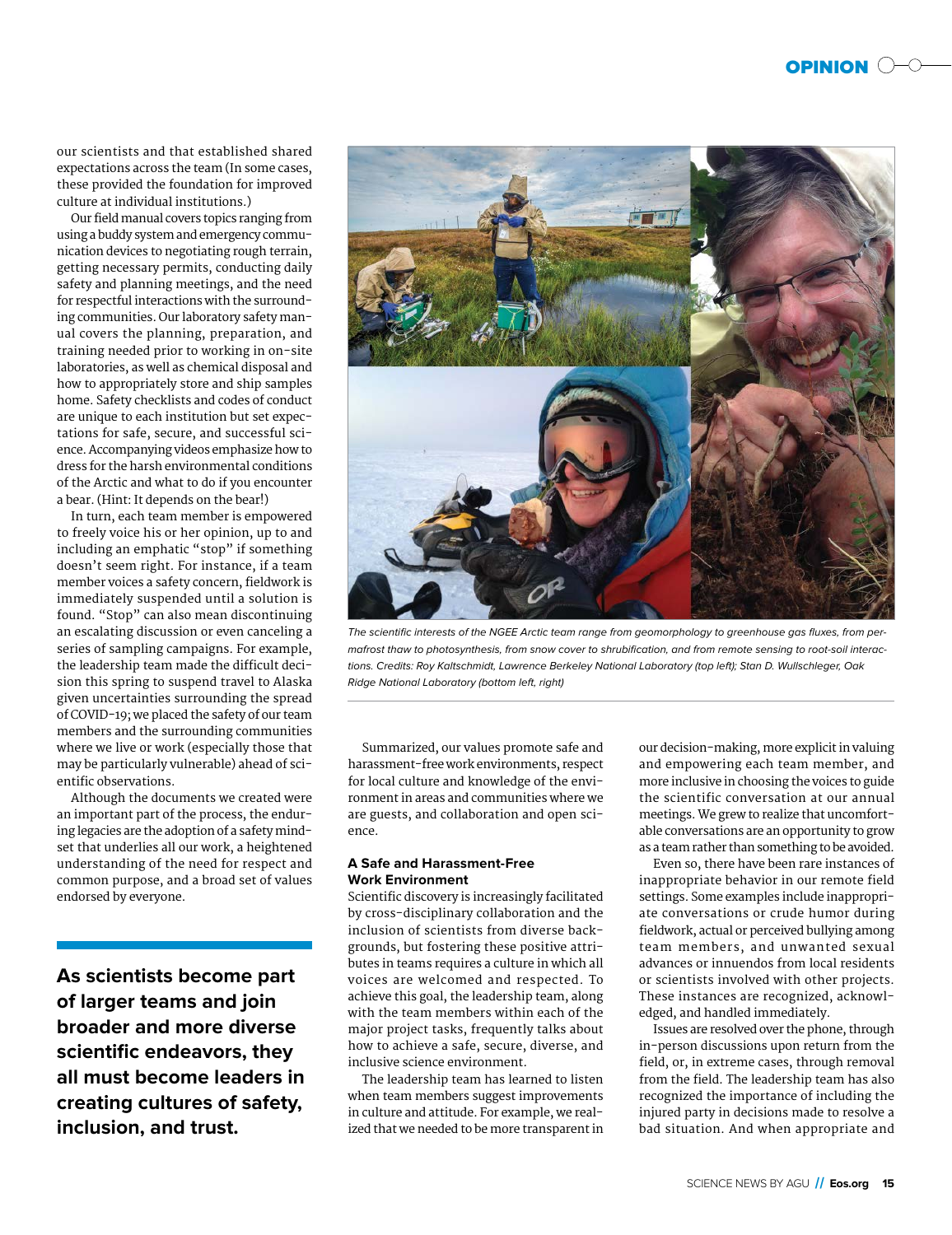

The first annual "BARC-becue"—a combined barbeque and science fair—was hosted by UIC Science at the Barrow Arctic Research Center (BARC) building to facilitate interactions among scientists and local and Indigenous communities in Utqiaġvik, Alaska, in 2018. Credit: Ravenna Koenig/KTOO

safe, we have found that the team leader or another member of the leadership team can facilitate group discussions while scientists are still in the field to help to resolve potential interpersonal conflicts and restore and strengthen trust.

We further recommend that project safety protocols explicitly address workplace harassment and bullying. Protocols that clearly address these issues were highlighted by a National Academies of Sciences, Engineering, and Medicine report (bit.ly/NASEM -report) about combating sexual harassment and have been developed for other situations in which scientists are working in proximity at remote locations.

### **We Are Guests in the Arctic**

As the Arctic thaws at a worrying rate, Indigenous and other local communities are visited by increasing numbers of scientists, entrepreneurs, and businesses from warmer climates. It is important that we tread lightly in these communities where we are privileged to be guests and that we conduct ourselves and our science in ways that are both ethical and inclusive.

Prior to the development of scientific research plans for the NGEE Arctic project,

team members spent time with the local and Indigenous communities and Native corporation landholders to better understand their intimate knowledge of the natural processes in their world, the areas of land available for scientific endeavor and the permits needed to work in those areas, and how we could communicate our findings to the local community. In the years since, we have participated in community outreach by giving talks and teaching workshops or classes, participating in local science fairs, and providing annual reports to the Native corporations that provide us land use permits.

Recently, we invited an Indigenous Knowledge holder, Kaare Erickson of UIC Science, to speak at our annual all- hands meeting. He gave us a history of Indigenous communities in Alaska from "time immemorial" and suggested ways to improve our interactions with local and Indigenous communities. An overarching message was that Indigenous Knowledges and Western science are complementary and not competing and that Western scientists should engage Indigenous Knowledge holders before, during, and after each scientific endeavor. Echoing these conclusions, we recommend early and frequent engagement with local communities.

#### **Prioritizing Collaboration and Open Science**

The increasingly cross-disciplinary and global nature of scientific collaborations requires new ways of communicating. At the outset of our project, our sponsor in the U.S. Department of Energy's Office of Science set an expectation for ongoing and iterative crossdisciplinary collaboration between empiricists making observations in the field and in the laboratory and the modelers encoding those hard- won observations into mathematical algorithms that improve physical representations of the tundra in Earth system models.

Over time, this model-experiment interaction philosophy has become central to the way we think, plan experiments, and communicate findings. Modelers are embedded within teams addressing overarching science questions, and they often travel to the field, where they learn firsthand the complexity of natural ecosystems and the importance of good boots and duct tape. In turn, empiricists have learned to speak the mathematical language of models and are helping to guide the development of next-generation models that more faithfully simulate the processes they study.

Furthermore, across the project, we respect and value intellectual input, whether it comes from summer students or senior scientists, and we facilitate cross-project interactions in monthly conference calls. Our annual allhands meetings feature a variety of brief "lightning" talks in which students and scientists speak about their individual research projects in formats ranging from 2- minute sales pitches, to 5-minute "Ignite" presentations featuring quick- hitting slides, to "Up-Goer Five" descriptions in which speak ers use only the most commonly used words in the English language to describe their work. We also hand out awards for safety and data contributions and host "Arctic cafe" roundtables, small group discussions during which team members shuffle among tables to encourage all voices to be heard and new ideas to be considered. These activities both communicate our science and celebrate our scientists.

We underpin these new and nurtured collaborations with a philosophy of open science. Data, once collected, are immediately uploaded to a data portal where they are available to other scientists within the project. Then, when the data are published, they become freely available to scientists and citizens around the world.

We implemented a required project-wide data sharing policy very early in the project,